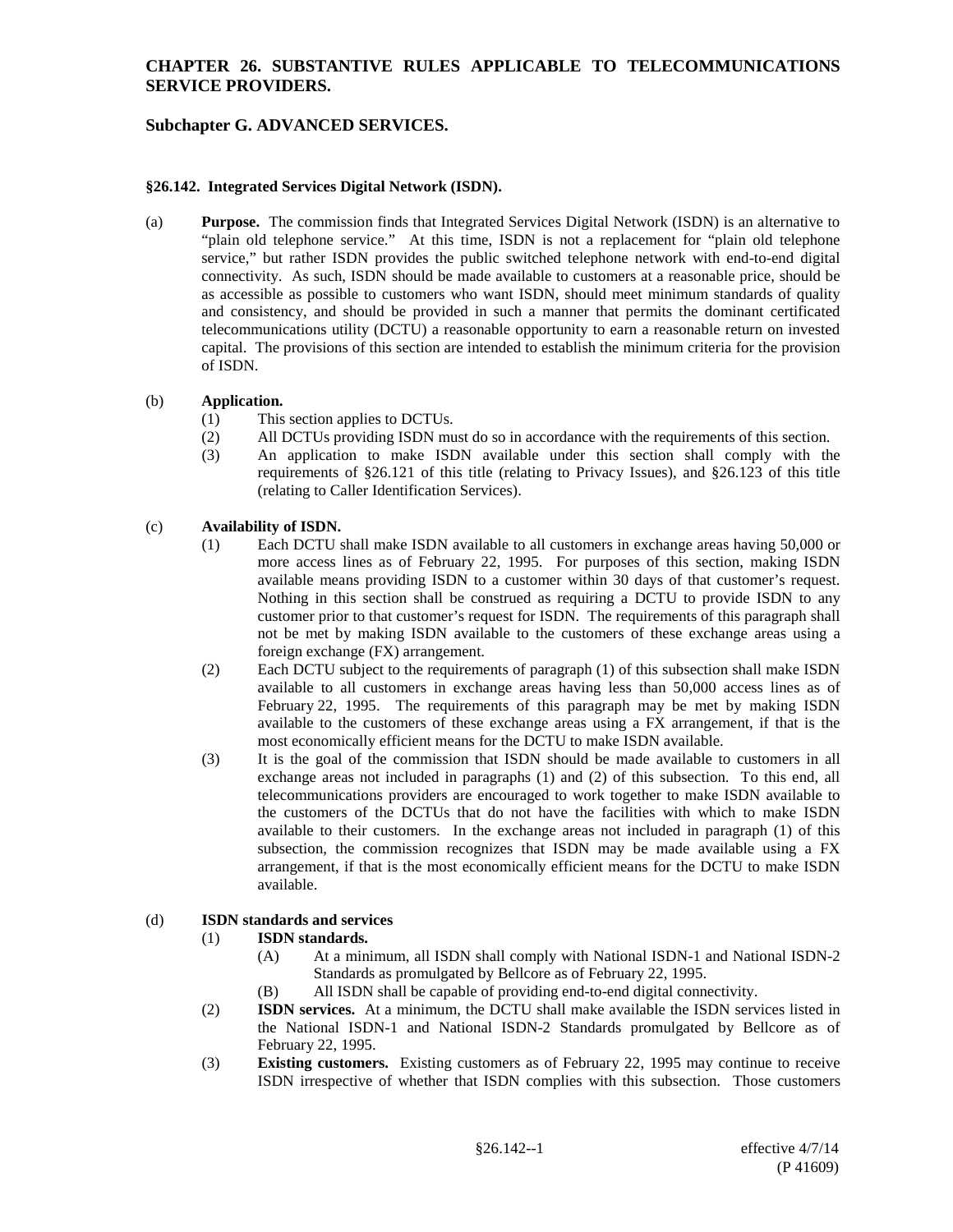# **Subchapter G. ADVANCED SERVICES.**

may continue to receive such ISDN and shall be required to receive ISDN under the requirements of this subsection only if there is at least a 30 day customer-caused cessation of the ISDN service provided by the DCTU.

(4) **Waiver provision.** A DCTU may request, and the presiding officer may grant for good cause, modification or waiver of paragraphs (1) and/or (2) of this subsection. Such a request may be reviewed administratively. Any request for modification or waiver of the requirements of paragraphs (1) and/or (2) of this subsection shall include a complete statement of the DCTU's arguments and factual support for that request.

#### (e) **Costing and pricing of ISDN.**

- (1) **Costing of ISDN.** The cost standard for ISDN shall be the long run incremental cost (LRIC) of providing ISDN.
- (2) **Pricing of ISDN.**
	- (A) Rates and terms.
		- (i) The rates and terms of ISDN, including basic rate interface (BRI), primary rate interface (PRI) and other ISDN services, shall be just and reasonable and shall not be unreasonably preferential, prejudicial, or discriminatory, subsidized directly or indirectly by regulated monopoly services, or predatory or anticompetitive.
		- (ii) The annual revenues for ISDN, including BRI, PRI, and other ISDN services, shall be sufficient to recover the annual long run incremental cost and a contribution for joint and/or common costs, in the second year after it is first offered under the tariffs approved pursuant to this section.
	- (B) Foreign serving office (FSO) rate. Where the DCTU makes ISDN available by designating a foreign serving office (FSO) arrangement, the DCTU shall not charge an FSO rate.
	- (C) Foreign exchange (FX) rate.
		- (i) Except as provided in clause (ii) of this subparagraph, where the DCTU is allowed to make ISDN available by designating a FX arrangement, the DCTU may charge an FX rate. A new FX rate shall be developed specifically for ISDN and this rate shall not be usage based. If the FX rate is priced at not less than 100% of LRIC and at not more than 105% of LRIC, there shall be a rebuttable presumption that the amount of joint and/or common costs recovered is appropriate.
		- (ii) Where the DCTU can make ISDN available to a customer by designating an FSO arrangement, the DCTU shall not charge a FX rate.
	- (D) Pricing of BRI. To further the commission's policy that ISDN be made available at a reasonable price and that ISDN be as accessible as possible to those customers who want ISDN, BRI should be priced to recover its LRIC plus a minimal amount of joint and/or common costs. If BRI is priced at not less than 100% of LRIC and at not more than 105% of LRIC, there shall be a rebuttable presumption that the amount of joint and/or common costs recovered is appropriate.
	- (E) Existing customers. Existing customers as of February 22, 1995 shall be subject to the rates set in compliance with this subsection, notwithstanding their choice to continue receiving ISDN under subsection (d) of this section.
- (3) **Pricing of ISDN for small LECs.** After a Class A DCTU is in compliance with this section, a small local exchange carrier (SLEC) as defined in §26.5 of this title (relating to Definitions) may price ISDN services at plus or minus 25% of the rates approved by the commission for that Class A DCTU providing the service within the State of Texas or at the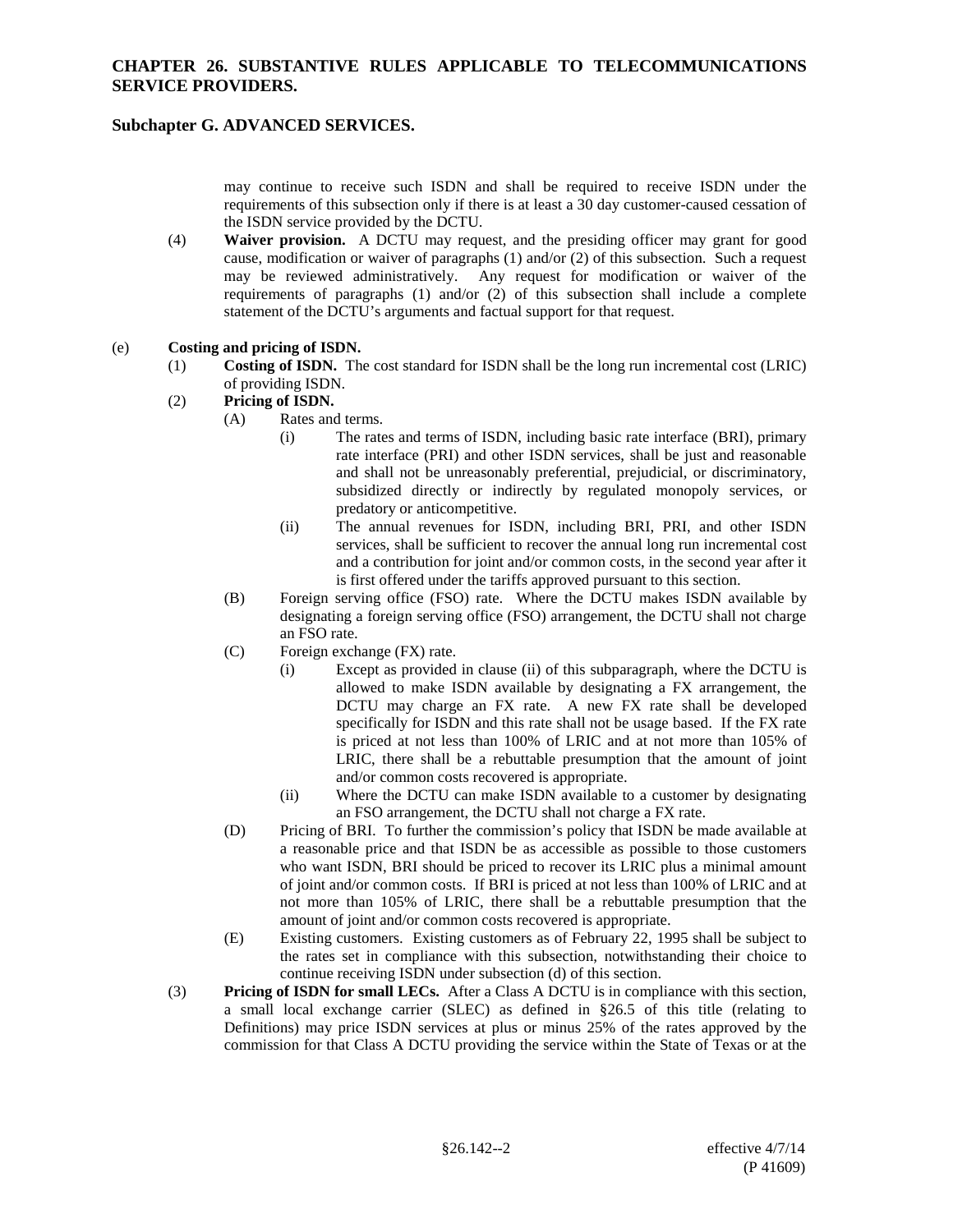# **Subchapter G. ADVANCED SERVICES.**

rates for ISDN services approved by the commission for a similar SLEC. For the purpose of this section a similar SLEC is defined as a SLEC having a total number of access lines within 5,000 access lines of the applying SLEC.

#### (f) **Requirements for notice and contents of application in compliance with this section.**

- (1) **Notice of application.** The presiding officer may require notice to the public as required by the commission's Procedural Rules, Chapter 22, Subchapter D, of this title and shall require direct notice to all existing ISDN customers. Unless otherwise required by the presiding officer or by law, the notice shall include at a minimum a description of the service, the proposed rates and other terms of the service, the types of customers likely to be affected if the application is approved, the proposed effective date for the application, and the following language: "Persons who wish to comment on this application should notify the commission by (specified date, ten days before the proposed effective date). Requests for further information should be mailed to the Public Utility Commission of Texas, P.O. Box 13326, Austin, Texas 78711-3326, or you may call the Public Utility Commission's Office of Customer Protection at (512) 936-7120 or toll free at (888) 782-8477. Hearing- and speechimpaired individuals with text telephones (TTY) may contact the commission at (512) 936- 7136."
- (2) **Contents of application for each DCTU not electing the SLEC pricing provisions of subsection (e)(3) of this section.** A DCTU that makes ISDN available shall file with the commission an application complying with the requirements of this section. In addition to copies required by other commission rules, one copy of the application shall be delivered to the Office of Regulatory Affairs and one copy shall be delivered to the Office of Public Utility Counsel. The application shall contain the following:
	- $(A)$  the proposed tariff sheets to implement the requirements of subsections  $(c)$ ,  $(d)$ , and (e) of this section as required by subsection (g) of this section;
	- (B) a statement by the DCTU describing how it intends to comply with this section, including how it intends to comply with subsections (c), (d), and (e) of this section as required by subsection (g) of this section;
	- (C) a description of the proposed service(s) and the rates, terms, and conditions under which the service(s) are proposed to be offered and an explanation of how the proposed rates and terms of the service(s) are just and reasonable and are not unreasonably preferential, prejudicial, or discriminatory, subsidized directly or indirectly by regulated monopoly services, or predatory or anticompetitive;
	- (D) a statement by the DCTU of whether the application contains a rate change;
	- (E) the proposed effective date of the service;
	- (F) a statement detailing the method and content of the notice, if any, the utility has provided or intends to provide to the public regarding the application and a brief statement explaining why the DCTU's notice proposal is reasonable and that the DCTU's notice proposal complies with applicable law;
	- (G) a copy of the text of the notice, if any;
	- (H) a long run incremental cost study (LRIC) supporting the proposed rates;
	- (I) projections of revenues, demand, and costs demonstrating that in the second year after the ISDN service is first offered under the tariffs approved pursuant to this section, the proposed rates will generate sufficient annual revenues to recover the annual long run incremental costs of providing the service, as well as a contribution for joint and/or common costs;
	- (J) the information required by  $\S 26.121$  and  $\S 26.123$  of this title;<br>(K) a statement specifying the exchanges in which the DCTU pr
	- a statement specifying the exchanges in which the DCTU proposes to offer ISDN, the exchanges in which the DCTU proposes to offer ISDN using an FSO arrangement, the exchanges in which the DCTU proposes to offer ISDN using an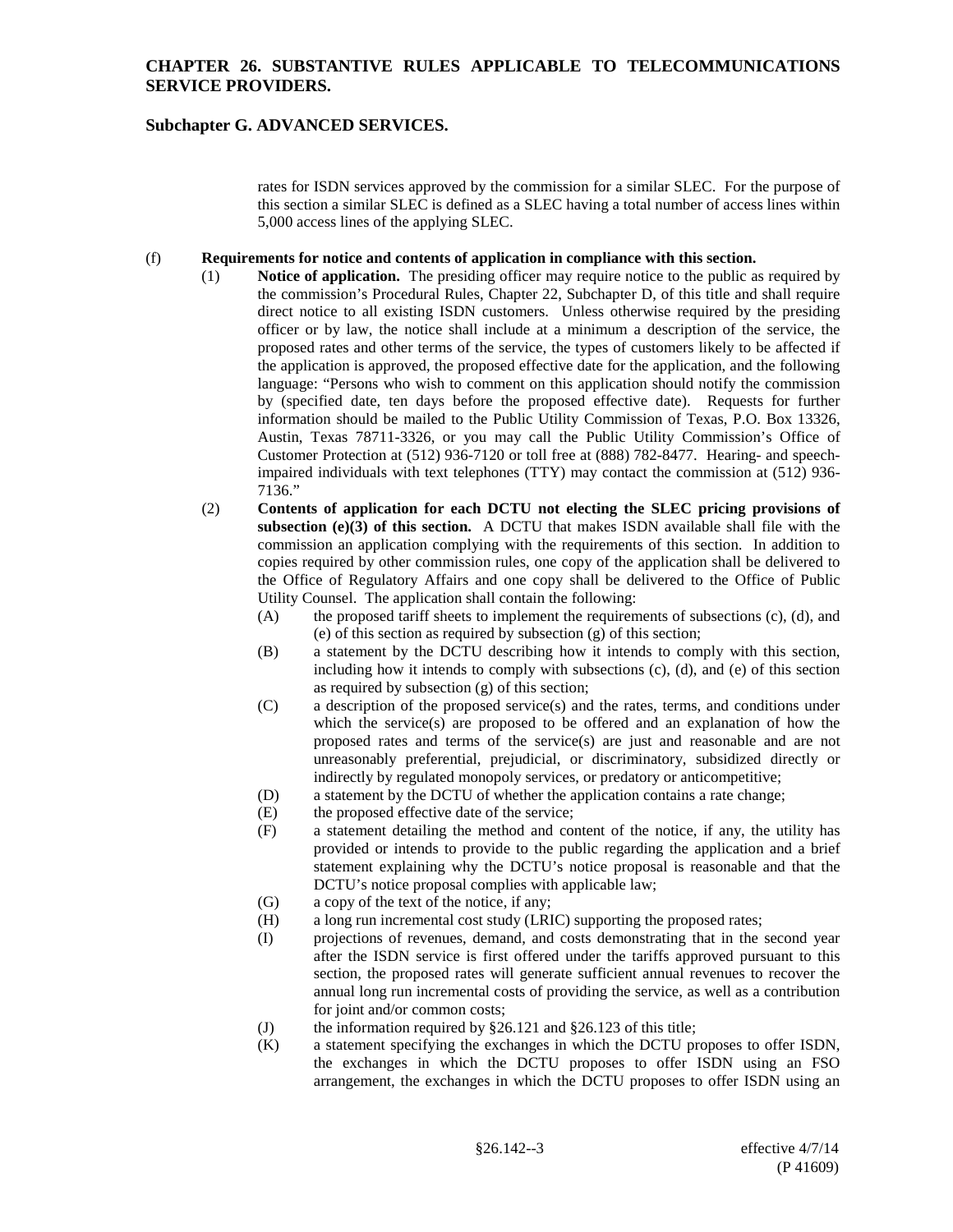# **Subchapter G. ADVANCED SERVICES.**

FX arrangement, and the exchanges in which the DCTU does not propose to offer ISDN; and

- (L) any other information which the DCTU wants considered in connection with the commission's review of its application.
- (3) **Contents of application for a SLEC.** A SLEC that makes ISDN available and elects to price ISDN services under subsection  $(e)(3)$  of this section shall file with the commission an application complying with the requirements of this section. In addition to copies required by other commission rules, one copy of the application shall be delivered to the Office of Regulatory Affairs and one copy shall be delivered to the Office of Public Utility Counsel. The application shall contain the following:
	- (A) contents of application required by paragraph  $(2)(A)$ ,  $(B)$ ,  $(D)$ ,  $(E)$ ,  $(F)$ ,  $(G)$ ,  $(J)$ ,  $(K)$ , and (L) of this subsection;
	- (B) a description of the proposed service(s) and the rates, terms, and conditions under which the service(s) are proposed to be offered and an affidavit from the general manager or an officer of the SLEC approving the proposed ISDN service;
	- (C) a notarized affidavit from a representative of the SLEC:
		- (i) verifying the number of access lines, including the access lines of affiliates of such SLEC providing local exchange telephone service within the state, the SLEC has in service in the State of Texas;
		- (ii) verifying that the rates have been determined by the SLEC independently;
		- (iii) including a statement affirming that the rates are just and reasonable and are not unreasonably preferential, prejudicial, or discriminatory; subsidized directly or indirectly by regulated monopoly services; or predatory, or anticompetitive; and
	- (D) an explanation demonstrating that the rates for the proposed ISDN service are within the guidelines provided by subsection (e)(3) of this section; and
	- (E) projections of the amount of revenues that will be generated by the ISDN service.

#### (g) **Timing of and requirements for each DCTU's compliance with this section.**

- (1) Each DCTU that is required to make ISDN available under subsection  $(c)(1)$  and (2) of this section shall file with the commission an application as described in subsection (f) of this section. Pursuant to subsection  $(f)(2)(A)$  and  $(B)$  of this section, the DCTU shall show its compliance with the requirements of:
	- (A) subsection  $(c)(1)$  and  $(2)$  of this section;
	- (B) subsections  $(d)(1)(A)$  and  $(B)$ ,  $(d)(2)$  and  $(d)(3)$  of this section or request a waiver pursuant to subsection (d)(4) of this section and provide sufficient justification for the good cause exception; and
	- (C) subsection (e)(2)(B), (C), and (D) of this section.
- (2) Each DCTU having ISDN tariffs in effect as of February 22, 1995 and that is not subject to paragraph (1) of this subsection shall file with the commission an application as described in subsection (f) of this section. Pursuant to subsection  $(f)(2)(A)$  and  $(B)$  of this section, the DCTU shall show its compliance with the requirements of:
	- (A) subsections  $(d)(1)(A)$  and  $(B)$ ,  $(d)(2)$  and  $(d)(3)$  of this section or request a waiver pursuant to subsection (d)(4) of this section and provide sufficient justification for the good cause exception; and
	- (B) subsection(e)(2)(B), (C), and (D) of this section.
- (3) Rates proposed for services pursuant to paragraphs  $(1)(B)$  and  $(2)(A)$  of this subsection that are not tariffed as of the effective date of this section and rates proposed under paragraphs  $(1)(C)$  and  $(2)(B)$  of this subsection shall comply with the requirements of subsections (e)(1), (2)(A) and (E) of this section.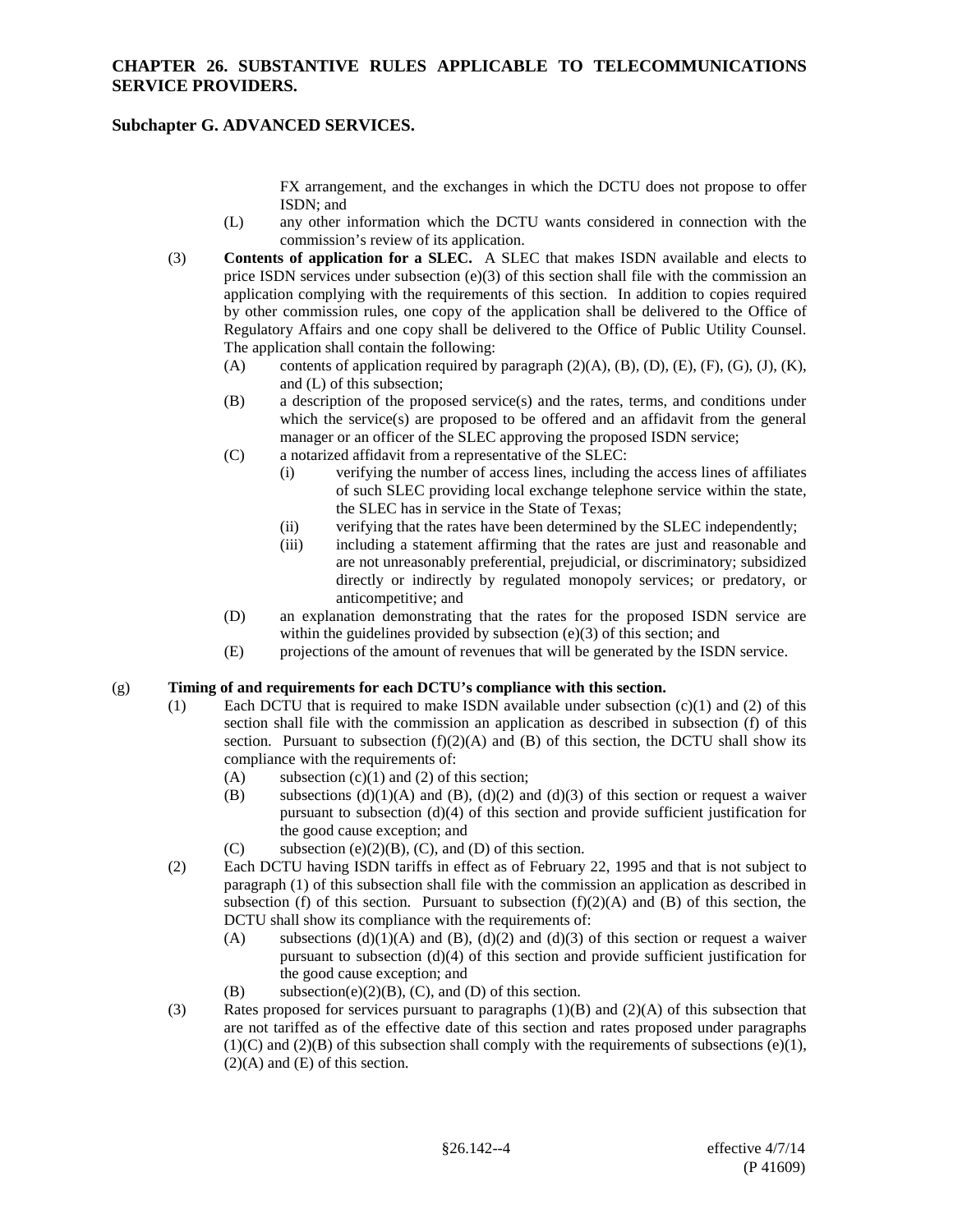# **Subchapter G. ADVANCED SERVICES.**

- (4) Each DCTU offering ISDN after the effective date of this section shall file with the commission an application as described in subsection (f) of this section. Pursuant to subsection  $(f)(2)(A)$  and  $(B)$  of this section the DCTU shall show its compliance with the requirements of:
	- (A) subsections  $(d)(1)(A)$  and  $(B)$  and  $(d)(2)$  of this section or request a waiver pursuant to subsection (d)(4) of this section and provide sufficient justification for the good cause exception; and
	- $(B)$  subsection  $(e)(1)$  and  $(2)$  of this section for each DCTU not electing the SLEC pricing provisions of subsection (e)(3) of this section or subsection (e)(3) of this section for a SLEC.

# (h) **Commission processing of application.**

- (1) **Administrative review.** An application considered under this section may be reviewed administratively unless the DCTU requests the application be docketed or the presiding officer, for good cause, determines at any point during the review that the application should be docketed.
	- (A) The operation of the proposed rate schedule may be suspended for 35 days after the effective date of the application. The effective date shall be no earlier than 30 days after the filing date of the application or 30 days after public notice is completed, whichever is later.
	- (B) The application shall be examined for sufficiency. If the presiding officer concludes that material deficiencies exist in the application, the applicant shall be notified within ten working days of the filing date of the specific deficiency in its application, and the earliest possible effective date of the application shall be no less than 30 days after the filing of a sufficient application with substantially complete information as required by the presiding officer. Thereafter, any time deadlines shall be determined from the 30th day after the filing of the sufficient application and information or from the effective date if the presiding officer extends that date.
	- (C) While the application is being administratively reviewed, the staff of the Office of Regulatory Affairs and the staff of the Office of Public Utility Counsel may submit requests for information to the DCTU. Six copies of all answers to such requests for information shall be filed with Central Records and one copy shall be provided the Office of Public Utility Counsel within ten days after receipt of the request by the DCTU.
	- (D) No later than 20 days after the filing date of the sufficient application, interested persons may provide to the staff of the Office of Regulatory Affairs written comments or recommendations concerning the application. The staff of the Office of Regulatory Affairs shall and the Office of Public Utility Counsel may file with the presiding officer written comments or recommendations concerning the application.
	- (E) No later than 35 days after the effective date of the application, the presiding officer shall issue an order approving, denying, or docketing the DCTU's application.
- (2) **Approval or denial of application.** The application shall be approved by the presiding officer if the proposed ISDN offered by the DCTU complies with each requirement of this section. If, based on the administrative review, the presiding officer determines that one or more of the requirements not waived have not been met, the presiding officer shall docket the application.
- (3) **Standards for docketing.** The application may be docketed pursuant to Procedural Rule §22.33(b) of this title (relating to Tariff Filings).
- (4) **Review of the application after docketing.** If the application is docketed, the operation of the proposed rate schedule shall be automatically suspended to a date 120 days after the